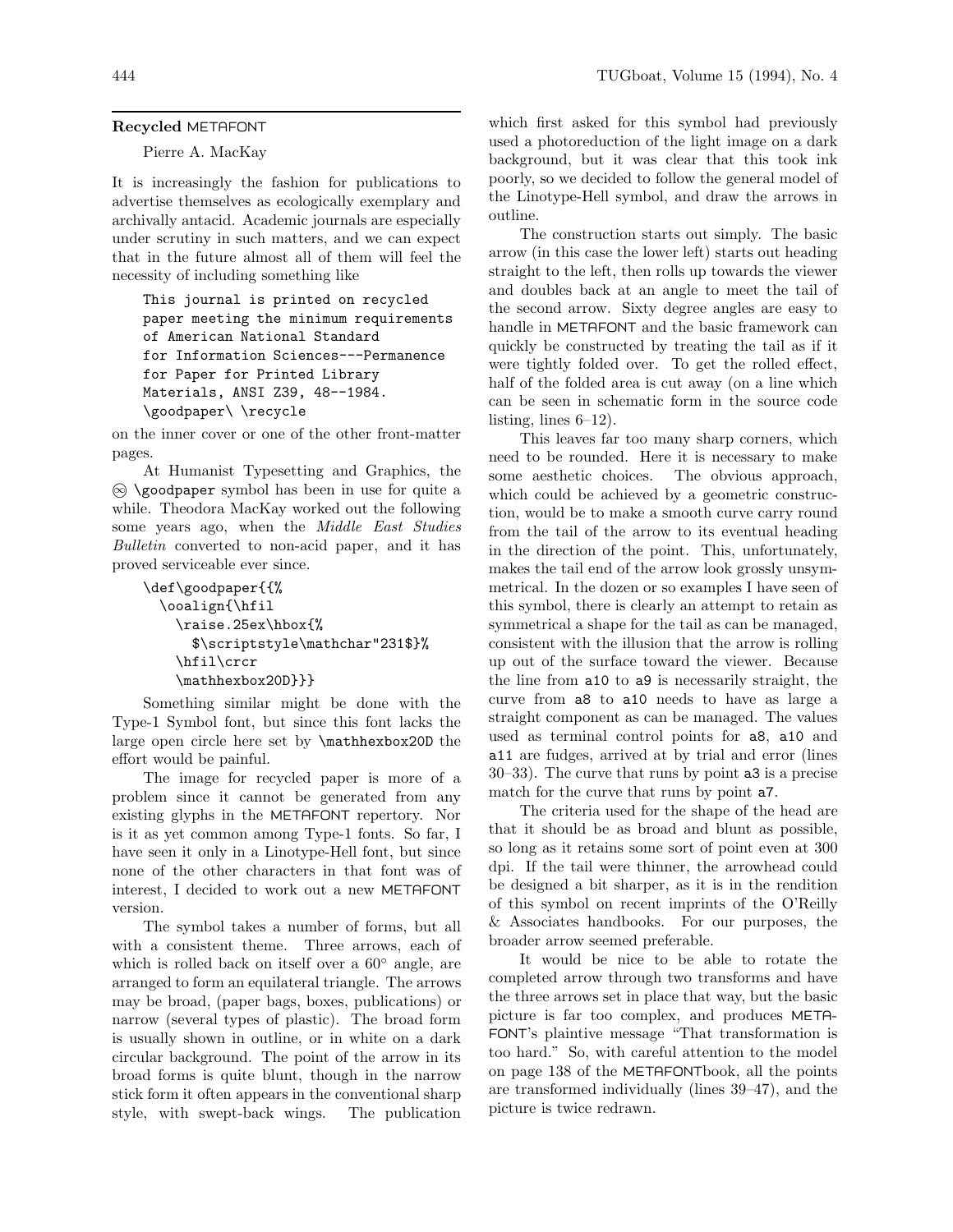```
1. cmchar "Recycle";
2. beginchar(Recycle,18u#,asc_height#,0);
3. italcorr 0;
4. adjust_fit(0,0);
5. numeric tail; tail=2.25cap_stem;
6. % * /
7. % / / Fold the tail of
8. % / / / / / / - - - the arrow over
9. % / / | itself, at an
10. % \ / | angle of 60 degrees
11. % \bigvee ________| Then cut design along
12. % * line *--------*
13. penpos1(tail,90); penpos2(tail,90); penpos4(tail,150);
14. % wings and point of arrowhead
15. penpos5(3.0cap_stem,150); penpos6(2.25cap_hair,60);
16. %
17. x1 = .5w - .25u; x2 = 3u; bot y11 = bot y21 = 0;
18. x2'=x2-(tail / (sqrt 3)); % extend upper edge of tail by
19. % 1/2 base of equilateral triangle
20. y1'=y9=y2'=y1r; % z9 is point of acute angle made by this fold
21. x1-x1'=1.5(x2-x2'); % x1' is arbitrary point to set
22. % length of oblique arm
23. z4r=z1' rotatedaround(z2',60); % rotate to find location of pen4
24. z6=z5=z4; % all three pens on same center.
25. \%26. % Cut through construction on line *---------------*
27. z3=whatever[z2',z4r]; x3=.5[x2',x2]; % top end of line *---*
28. z7=whatever[z2l,z4l]; y7=y2; % middle of line *---*
29. x8'-x2=x2-x2'; y8'=0; % bottom of line *---*
30. % Fudge start and end of curves.
31. x8=x8' + .35(x2-x2'); y8=0;
32. z10=whatever[z7,z4l]; z11=whatever[z7,z8'];x10=x11=x7+.80crisp;
33. z12=whatever[z3,z4r]; z13=whatever[z3,z7];x12=x13=x3+.80crisp;
34. %
35. % Find point of angle between two parts of tail and bisect it
36. z9=whatever[z2l,z4l]; % point of acute angle
37. z9-z0'=whatever*dir 30; v0'=h; % bisect it.
38. z0=whatever[z9,z0']; x0=.5w; % point for rotation on bisector
39. forsuffixes $=a,b,c: transform $; endfor
40. a=identity;
41. b=identity rotatedaround(z0,120);
42. c=identity rotatedaround(z0,240);
43. pickup crisp.nib;
44. for n=1,2,3,4,5,6,7,8,9,10,11,12,13: forsuffixes e=l,,r: forsuffixes $=a,b,c:
45. z\[n]e = z[n]e transformed $; endfor endfor endfor
46. forsuffixes $=a,b,c:
47. z$8' = z8' transformed $;
48. draw z$9--z$1r--z$1l--z$8{z$8-z$1l}..z$11{z$7-z$8'}..{z$10-z$7}z$10;
49. draw z$10--z$4l--z$5l--z$6r--z$5r--z$4r--
50. z$12{z$3-z$4r}..{z$7-z$3}z$13--z$7{z$8'-z$7}..{z$1l-z$8}z$8;
51. labels($1,$1l,$1r,$2,$3,$4,$5l,$5r,$6r,$7,$8,$9,$10); endfor
52. labels(2',8'); endchar;
53.
```